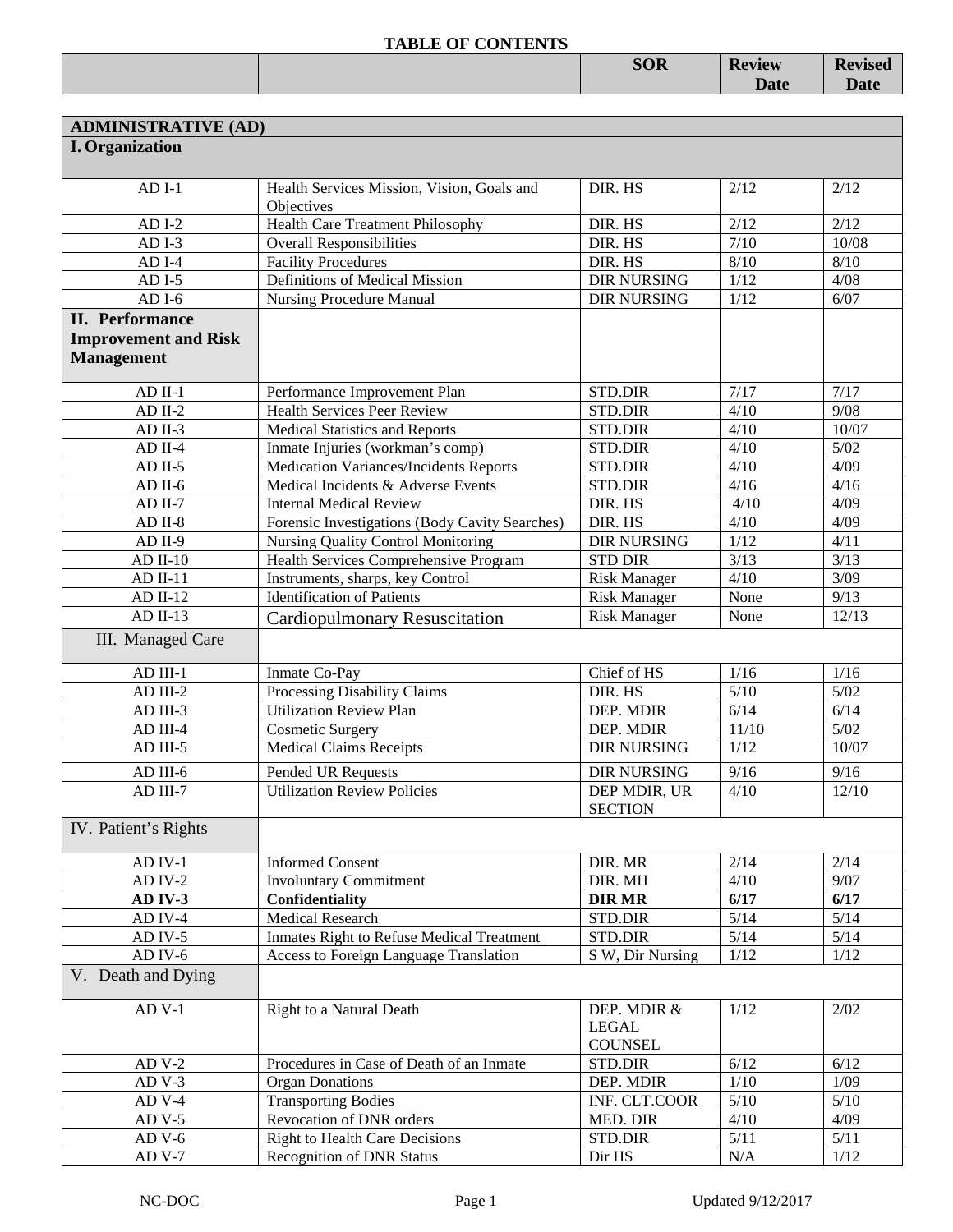|  | <b>SOR</b> | <b>Review</b> | <b>Revised</b> |
|--|------------|---------------|----------------|
|  |            | <b>Date</b>   | <b>Date</b>    |
|  |            |               |                |

| <b>VI. Medical Records</b> |                                                                             |                                              |        |        |
|----------------------------|-----------------------------------------------------------------------------|----------------------------------------------|--------|--------|
| AD VI-1                    | Purpose and Composition of Medical Record                                   | <b>DIR MR</b>                                | 5/14   | 5/14   |
| AD VI-2                    | <b>Medical Record Committee</b>                                             | <b>DIR MR</b>                                | 6/10   | 4/00   |
| AD VI-3                    | Release of Confidential Information                                         | <b>DIR MR</b>                                | 5/14   | $5/14$ |
| AD VI-4                    | Combining Records & Creating Additional<br>Volumes                          | <b>DIR MR</b>                                | 8/14   | 8/14   |
| AD VI-5                    | Mental Health Records/Tracking System                                       | <b>DIR MR</b>                                | 6/10   | 1/06   |
| AD VI-6                    | Photographs and Videotapes                                                  | <b>DIR MR</b>                                | $5/14$ | $5/14$ |
| AD VI-7                    | <b>Transfer of Medical Records</b>                                          | <b>DIR MR</b>                                | $5/14$ | $5/14$ |
| AD VI-8                    | <b>Record Retention</b>                                                     | <b>DIR MR</b>                                | 8/10   | 8/10   |
| AD VI-9                    | Retrieval of Parole/Release Records                                         | <b>DIR MR</b>                                | 4/11   | 4/11   |
| <b>AD VI-10</b>            | Coding and Indexing                                                         | <b>DIR MR</b>                                | 8/10   | 8/09   |
| AD VI-11                   | <b>Medical Alert Labels</b>                                                 | <b>DIR MR</b>                                | 4/14   | 4/14   |
| <b>AD VI-12</b>            | <b>Basic Medical Record Documentation</b>                                   | <b>RISK MGR</b>                              | 4/14   | 414    |
| AD VI-13                   | Forms Management                                                            | <b>DIR MR</b>                                | 5/14   | $5/14$ |
| <b>AD VI-14</b>            | Problem List                                                                | DEP MDIR,                                    | 9/14   | 9/14   |
|                            |                                                                             | DENT DIR, DIR                                |        |        |
|                            |                                                                             | <b>MH</b>                                    |        |        |
| <b>AD VI-15</b>            | Dialysis Records                                                            | <b>DIR MR</b>                                | 9/16   | 9/16   |
| AD VI-16                   | Recording Data in OPUS                                                      | OPUS COORD                                   | 9/16   | 9/16   |
| <b>AD VI-17</b>            | <b>HERO</b> Downtime                                                        | Chief of HH                                  | N/A    | 9/16   |
| <b>VII. Facilities</b>     |                                                                             |                                              |        |        |
| AD VII-1                   | Facilities, Equipment, Supplies                                             | NRS MGR, ADON<br>DIR DON, DIR<br><b>PHAR</b> | 1/12   | 4/11   |
| AD VII-2                   | First Aid Kits                                                              | DIR. HS                                      | $7/10$ | 9/05   |
| AD VII-5                   | <b>Emergency Medical Response Plans</b>                                     | CHIEF OF HS,<br><b>RISK MGR</b>              | 6/12   | 6/12   |
| <b>VIII. Reporting</b>     |                                                                             |                                              |        |        |
| AD VIII-2                  | Notification of Serious Illness, Injury or Death<br>of Hospitalized Patient | STD.DIR                                      | 8/10   | 3/04   |
| AD VIII-3                  | Duty to Warn                                                                | <b>DIR MH</b>                                | 1/14   | 1/14   |
| AD VIII-4                  | Deleted refer to CP 18                                                      |                                              |        |        |
| AD VIII-5                  | Reporting Positive Drug Finding During Dx.<br>Work-up                       | STD.DIR                                      | 3/14   | 3/14   |
| AD VIII-6                  | Medical Notification to Excuse from Work                                    | <b>DON</b>                                   | 11/14  | 11/14  |
| PERSONNEL (P)              |                                                                             |                                              |        |        |
| $P-1$                      | <b>Nursing Staffing Standards</b>                                           | <b>DON</b>                                   | 1/12   | $1/12$ |
| $P-2$                      | Professional Licensure and Credentials                                      | DIR. DENTAL                                  | 4/11   | 4/11   |
|                            | Verification                                                                | MR, PHAR, MH,<br>DEP MDIR                    |        |        |
| $P-3$                      | <b>Continuing Education</b>                                                 | <b>DISCILINE HDS</b>                         | $5/10$ | $5/08$ |
| $P-4$                      | Use of Physician Extenders                                                  | DEP. MDIR                                    | $8/10$ | 8/09   |
| $P-5$                      | Use of Inmates in Health Care                                               | <b>DON</b>                                   | 1/12   | 10/07  |
| $P-6$                      | Nursing: Verification of Valid Licenses                                     | <b>DON</b>                                   | 1/12   | 4/11   |
| $P-7$                      | <b>Medication Technicians</b>                                               | <b>DON</b>                                   | 1/16   | $1/16$ |
| $P-8$                      | <b>Nursing Coverage</b>                                                     | <b>DON</b>                                   | 1/12   | $3/10$ |
| $P-9$                      | Nursing Orientation, Mandatory Training                                     | <b>DON</b>                                   | $1/12$ | $5/10$ |
| $P-10$                     | Requesting Flexible & Alternate Work<br>Schedules                           | <b>DON</b>                                   | 1/12   | 1/12   |
| $P-11$                     | Social Work Staffing                                                        | DIR MH                                       | $5/12$ | $5/12$ |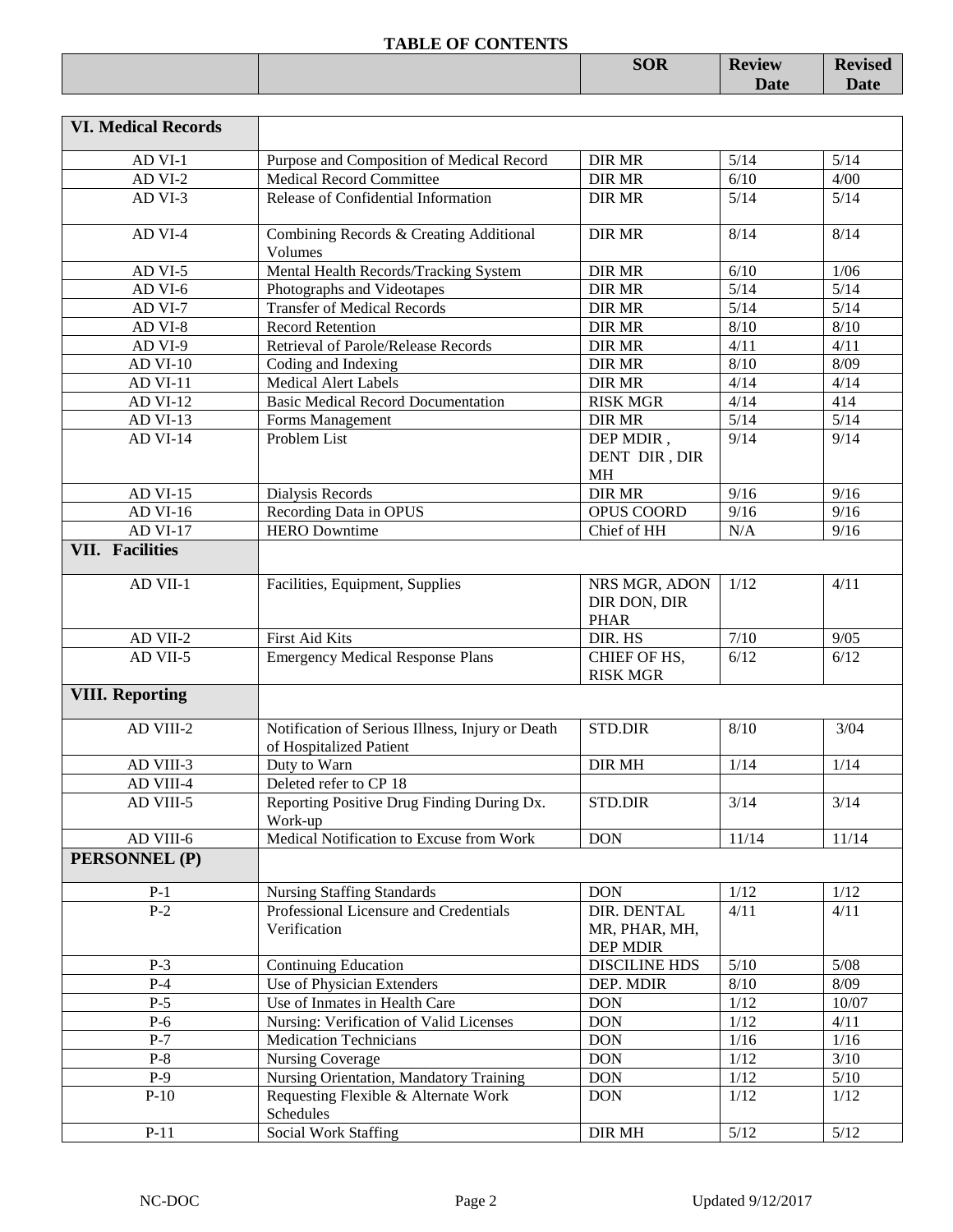|                                           | <b>SOR</b> | <b>Review</b><br><b>Date</b> | <b>Revised</b><br>$\mathbf{R}$ -40<br>Date |
|-------------------------------------------|------------|------------------------------|--------------------------------------------|
| $\mathbf{r}$<br>$\mathbf{L}$<br><b>TT</b> |            |                              |                                            |

| <b>II.</b> Employee Health                |                                                                                           |                          |              |              |
|-------------------------------------------|-------------------------------------------------------------------------------------------|--------------------------|--------------|--------------|
| $P$ II-1                                  | <b>MOVED TO IC-11</b>                                                                     |                          |              |              |
| $P-II-2$                                  | <b>MOVED TO IC-12</b>                                                                     |                          |              |              |
| $P II-3$                                  | <b>MOVED TO IC13</b>                                                                      |                          |              |              |
| $P$ II-4                                  | <b>MOVED TO IC-14</b>                                                                     |                          |              |              |
|                                           |                                                                                           |                          |              |              |
| $P$ II-5<br><b>P</b> II-6                 | <b>BBP</b> Exposure to DOP Employees<br>Moved to IC 10                                    | <b>INF CTRL COOR</b>     | 7/14         | 7/14         |
|                                           |                                                                                           |                          |              |              |
| <b>ASSESSMENT OF PATIENT (A)</b>          |                                                                                           |                          |              |              |
| $A-1$                                     | Receiving Screening                                                                       | DEP. MDIR                | 1/14         | 1/14         |
| $A-2$                                     | Inmate Physical Exam & PULHEAT                                                            | DEP. MDIR                | 8/14         | 8/14         |
| $A-3$                                     | Lab Services                                                                              | DEP. MDIR                | 5/14         | $5/14$       |
| $A-4$                                     | <b>Radiology Services</b>                                                                 | DIR. HS                  | 5/14         | 5/14         |
| $A-5$                                     | Offenders in Segregation                                                                  | <b>CHIEF OF HS</b>       | 11/14        | 11/14        |
| $A-6$                                     | Disciplinary Actions for Mental Health Patients                                           | DIR. MH                  | 6/10         | 12/08        |
| $A-7$                                     | <b>Court Ordered STD Testing</b>                                                          | <b>INF CTRL COOR</b>     | 2/14         | 2/14         |
| $A-8$                                     | <b>Paternity Testing</b>                                                                  | STD.DIR.                 | 11/14        | 11/14        |
| $A-9$                                     | <b>Patient Acuity Rating System</b>                                                       | <b>DON</b>               | 4/16         | 4/16         |
| $A-10$                                    | Falls Screening/Alert                                                                     | <b>STD.DIR</b>           | 4/10         | 8/04         |
| $A-11$                                    | Vision Screening                                                                          | DEP. MDIR                | 3/17         | 3/17         |
| $A-12$                                    | Intersystem and Intrasystem Mental Health<br>Services Screening, Appraisal and Evaluation | DIR MH                   | 4/12         | 4/12         |
| $A-13$                                    | Infusion therapy and Blood Components                                                     | DIR. NUR                 | N/A          | 4/16         |
|                                           | Administration                                                                            |                          |              |              |
| PLANNING PATIENT CARE (PL)                |                                                                                           |                          |              |              |
|                                           |                                                                                           |                          |              |              |
| $PL-1$                                    | Procedures for Chronic Disease                                                            | DEP. MDIR                | 6/13         | 6/13         |
| $PL-2$                                    | Initial Nursing Care Plan for Mental Health                                               | <b>DIR MH</b>            | 1/12         | 3/02         |
| <b>PATIENT EDUCATION (PE)</b>             |                                                                                           |                          |              |              |
| $PE-1$                                    | <b>Health Orientation</b>                                                                 | DON, ADON                | 1/14         | 1/14         |
| $PE-2$                                    | Inmate Health Education/Health Promotion                                                  | <b>DON</b>               | 10/14        | 10/14        |
| $PE-3$                                    | Refer to Policy N-1<br>Deleted                                                            |                          |              |              |
| $PE-4$                                    | Refer to Policy TX II-7 Deleted                                                           |                          |              |              |
| <b>CARE AND TREATMENT OF PATIENT (TX)</b> |                                                                                           |                          |              |              |
| I. Access to Services                     |                                                                                           |                          |              |              |
|                                           |                                                                                           |                          |              |              |
| $TXI-1$                                   | Sick Call                                                                                 | <b>DON</b>               | 1/16         | 1/16         |
| <b>TXI-2</b>                              | <b>Specialty Medical Clinics</b>                                                          | DEP. MDIR                | 9/16         | 9/16         |
| TXI-3                                     | Mental Health Outpatient Clinics                                                          | DIR. MH                  | 6/11         | 6/11         |
| TX I-4                                    | Medical Treatment Services Outside DOP                                                    | DEP. MDIR                | 7/12         | 7/12         |
| TX 1-5                                    | Mental Health Services Outside DOP                                                        | МH                       |              | Policy       |
|                                           |                                                                                           |                          |              | Deleted      |
| <b>TXI-6</b>                              | Mental Health Day Treatment                                                               | DIR MH                   | 11/10        | 12/08        |
| <b>TX I-7</b>                             | <b>CPR</b>                                                                                | <b>DELETED</b>           | 12/30/2013   |              |
| $TXI-8$                                   | Telephone Triage                                                                          | DON                      | 1/17         | 1/17         |
| $TXI-9$                                   | Detoxification and Drug Withdrawal                                                        | DEP. MDIR                | $1/12$       | 1/12         |
| <b>TX I-10</b><br>$TXI-11$                | Oxygen<br><b>Mass Casualties</b>                                                          | <b>DON</b><br><b>DON</b> | 6/14<br>9/16 | 6/14<br>9/16 |
| <b>TXI-12</b>                             | Mental Health Outpatient Services -                                                       | DIR. MH                  |              | 4/12         |
|                                           | <b>Telepsychiatry Clinics</b>                                                             |                          |              |              |
| <b>TXI-13</b>                             | Evaluation and Management of Disorders of                                                 | DIR. MH                  | 6/2104       | 10/2014      |
|                                           | Gender Identity                                                                           |                          |              |              |
| <b>TXI-14</b>                             | <b>Adult residential Treatment Services</b>                                               | DIR MH                   | $\rm NA$     | 10/13        |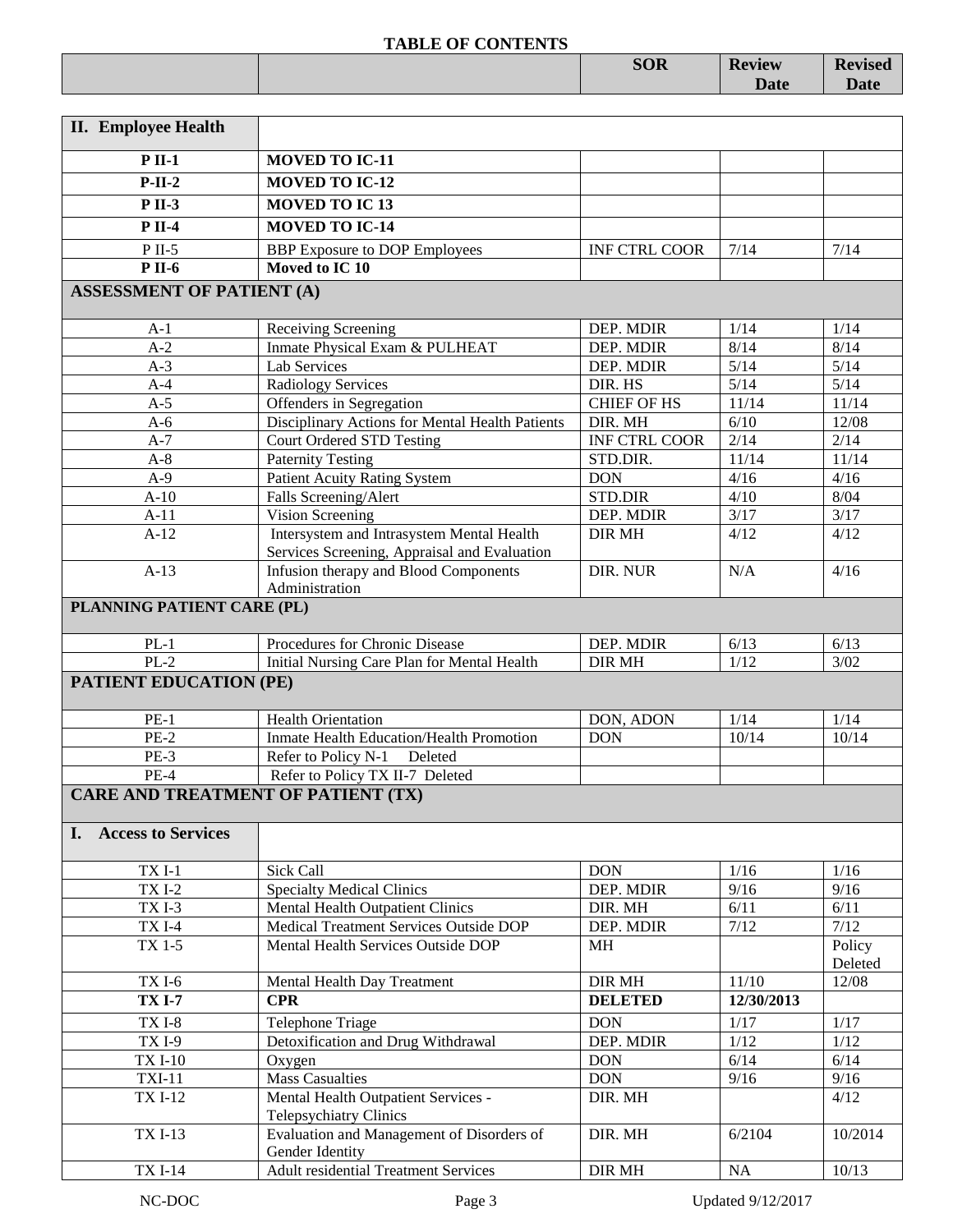| THEFT OF CONTRACTS |            |               |                                          |
|--------------------|------------|---------------|------------------------------------------|
|                    | <b>SOR</b> | <b>Review</b> | $\blacksquare$<br>$\sim$ v 15 $\sigma$ u |
|                    |            | Date          |                                          |
|                    |            |               |                                          |

| <b>II.</b> Medication<br><b>Administration</b> |                                                                    |                                   |        |        |
|------------------------------------------------|--------------------------------------------------------------------|-----------------------------------|--------|--------|
|                                                |                                                                    |                                   |        |        |
| TX II-1                                        | Drug Formulary                                                     | <b>DIR PHAR</b>                   | 2/17   | 2/17   |
| $TXII-2$                                       | Deleted and combined into TX II-4                                  |                                   |        |        |
| TX II-3                                        | Valid Orders and Treatment Protocols                               | <b>DIR PHAR</b><br><b>DEPMDIR</b> | 1/17   | 1/17   |
| TX II-4                                        | Medication Procurement and Returns                                 | DIR. PHAR                         | 1/17   | 1/17   |
| $TX$ II-5                                      | <b>Starter Dose Program</b>                                        | DIR. PHAR                         | 1/17   | $1/17$ |
| TX II-6                                        | <b>Inmates Transferred on Medications</b>                          | DON, DIR. PHAR,                   | 2/17   | 2/17   |
| TX II-7                                        | Methods of Medication Administration                               | <b>DON</b>                        | 1/12   | 2/12   |
| TX II-8                                        | Involuntary Administration of Psychotropic<br>Medications          | <b>DIR MH</b>                     | 6/12   | 6/12   |
| TX II-9                                        | Medication Duration for Outpatient Services                        | DIR. PHAR                         | 1/17   | 1/17   |
| <b>TX II-10</b>                                | Documentation of Medication Administration                         | DIR. PHAR                         | 3/13   | 3/13   |
| <b>TX II-11</b>                                | Psychotropic Medication Review                                     | DIR MH                            | 12/16  | 12/16  |
| <b>TX II-12</b>                                | <b>Controlled Substances</b>                                       | DIR. PHAR                         | 1/17   | $1/17$ |
| <b>TX II-13</b>                                | Non-Prescription Medication in Canteen                             | DIR. PHAR                         | 1/17   | 1/17   |
| <b>TX II-14</b>                                | Drug Storage                                                       | DIR. PHAR                         | $1/17$ | 1/17   |
| <b>TX II-15</b>                                | Drug Recall                                                        | DIR. PHAR                         | 1/17   | 1/17   |
| <b>TX II-16</b>                                | <b>Inmate Release with Medications</b>                             | DIR. PHAR                         | 12/15  | 12/15  |
| <b>TX II-17</b>                                | Deleted and Combined into TX II-1                                  |                                   |        |        |
| <b>TX II-18</b>                                | <b>Inmate Medication Refill Request System</b>                     | DIR. PHAR                         | 4/12   | 4/12   |
| <b>TX II-19</b>                                | PRN (as Needed) Medication, Administration of                      | DIR. PHAR                         | 4/10   | 6/07   |
| <b>TX II-20</b>                                | <b>Transcription of Orders</b>                                     | <b>DIR NURSING</b>                | 1/12   | 6/11   |
| <b>TX II-21</b>                                | Procuring Medications for Inmate workman's<br><b>Comp Cases</b>    | <b>DIR NURSING</b>                | 1/12   | 10/07  |
| <b>TX II-22</b>                                | Mental Health Preferred Drug List                                  | <b>DIR MH</b>                     | N/A    | 11/10  |
| <b>TX II-23</b>                                | Automated dispensing Cabinets                                      | <b>DIR</b> Phar                   | N/A    | 9/2017 |
| <b>III. Restrictive</b>                        |                                                                    |                                   |        |        |
| <b>Procedures</b>                              |                                                                    |                                   |        |        |
| TX III-1                                       | Therapeutic Seclusion                                              | DIR. MH                           | $7/10$ | 9/07   |
| $TX$ III-2                                     | Therapeutic Restraint                                              | DIR. MH                           | $7/10$ | 10/08  |
| TX III-3                                       | Use of Restraints for Medical Purposes                             | DEP.MDIR, DON                     | 10/14  | 10/14  |
| $TX$ III-4 $\,$                                | Use of Single Cell                                                 | DIR.MH                            | $7/10$ | 10/08  |
| TX III-5                                       | Assessment & Care of Patient on Special<br><b>Management Meals</b> | <b>STD DIR</b>                    | 10/14  | 10/14  |
| TX III-6                                       | Assessment & Care of Patient on Finger Food<br>Diet                | <b>STD DIR</b>                    | 10/10  | 10/08  |
| TX III-7                                       | Self Injurious Behavior                                            | DR.MH                             | 06/16  | 06/16  |
| TX III-8                                       | Medical Care With Use of Force and/or                              | <b>STD DIR</b>                    | 10/14  | 10/14  |
|                                                | Incidents Involving Trauma to an Inmate                            |                                   |        |        |
| TX III-9                                       | Suicide Prevention Program                                         | <b>DRMH</b>                       | NA     | 6/16   |
| <b>IV. Infection Control</b><br>(IC)           | Moved to Section VII. See below.                                   |                                   |        |        |
| <b>V.</b> Dental Services                      |                                                                    |                                   |        |        |
| <b>TX V-1</b>                                  | <b>Dental Responsibilities</b>                                     | DENTAL COM                        | $5/14$ | $5/14$ |
| <b>TX V-2</b>                                  | <b>Asepsis Dental Procedures</b>                                   | DENTAL COM                        | $5/14$ | $5/14$ |
| <b>TX V-3</b>                                  | Dental Exams and Assessments                                       | DENTAL COM                        | 3/16   | 3/16   |
| <b>TX V-4</b>                                  | Access to Dental Care and Dental Priorities                        | DENTAL COM                        | $5/14$ | $5/14$ |
| <b>TX V-5</b>                                  | Preventive Dentistry                                               | DENTAL COM                        | $5/14$ | $5/14$ |
| <b>TX V-6</b>                                  | Types of Dental Treatments Provided                                | DENTAL COM                        | 3/16   | $3/16$ |
| <b>TX V-7</b>                                  |                                                                    |                                   |        |        |
|                                                | Periodontal Treatment                                              | DENTAL COM                        | 3/16   | $3/16$ |
| <b>TX V-8</b>                                  | Orthodontics                                                       | DENTAL COM                        | $5/14$ | $5/14$ |
| <b>TX V-9</b>                                  | Dental Records and Reports                                         | DENTAL COM                        | $5/14$ | $5/14$ |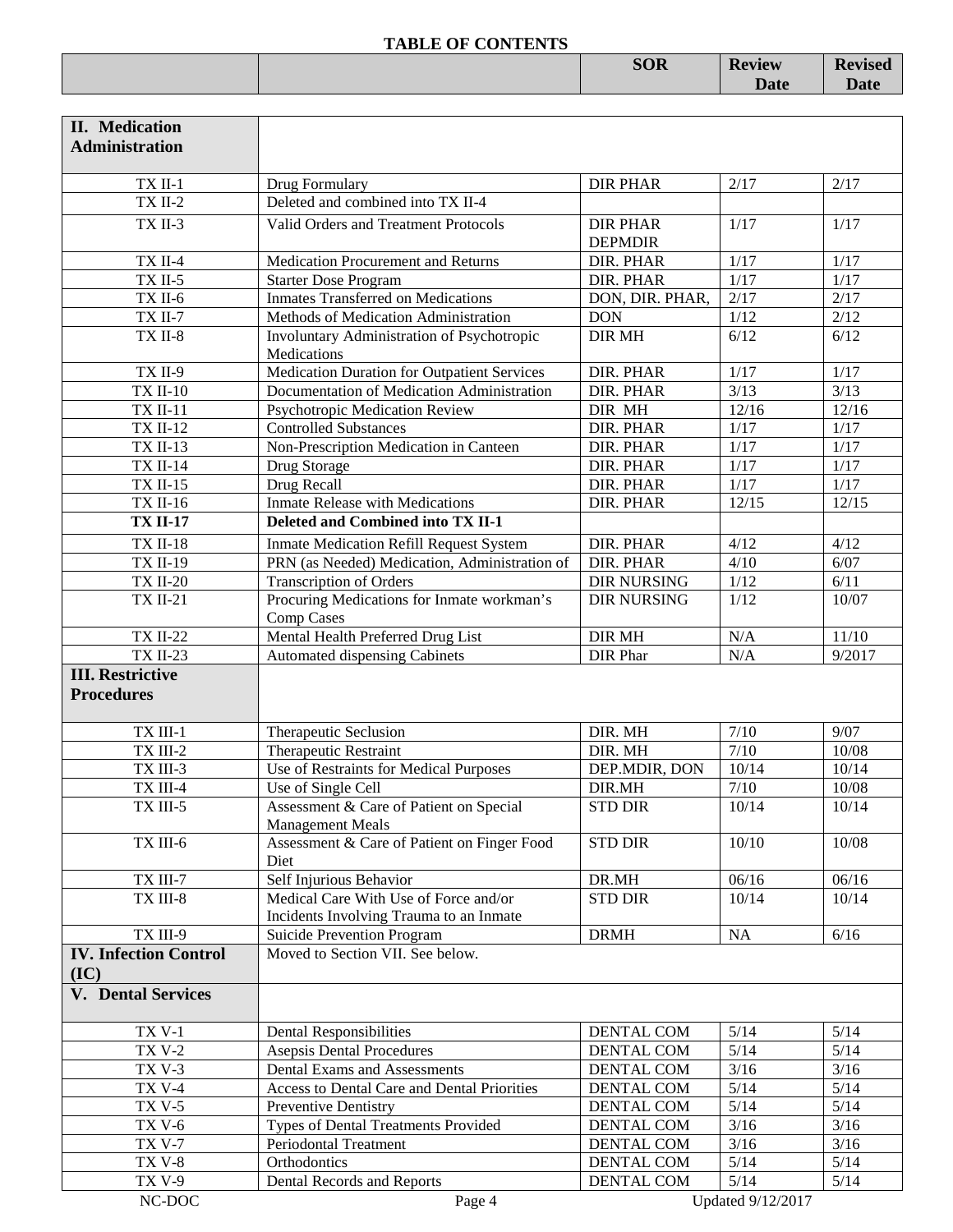|                                        | <b>TABLE OF CONTENTS</b>                        |                      |               |                |
|----------------------------------------|-------------------------------------------------|----------------------|---------------|----------------|
|                                        |                                                 | <b>SOR</b>           | <b>Review</b> | <b>Revised</b> |
|                                        |                                                 |                      | Date          | <b>Date</b>    |
|                                        |                                                 |                      |               |                |
| <b>TX V-10</b>                         | Dental Hygiene Under Direction                  | DENTAL COM           | 5/14          | 5/14           |
| <b>TX V-11</b>                         | Dental Holds                                    | DENTAL COM           | $3/16$        | $3/16$         |
| <b>VI. Activities of Daily</b>         |                                                 |                      |               |                |
| Living                                 |                                                 |                      |               |                |
|                                        |                                                 |                      |               |                |
| TX VI-1                                | Inmate Personal Hygiene                         | <b>INF CTRL COOR</b> | 1/12          | 2/02           |
| TX VI-2                                | Therapeutic Diets & Supplemental Nourishment    | DIR. FOOD SER        | 8/10          | 8/09           |
| TX VI-3                                | Refer to Policy N-5 Deleted                     |                      |               |                |
| TX VI-4                                | Grinding of Toe Nails & Calluses                | DEP. MDIR            | 11/10         | 2/02           |
| <b>VII.</b> Disabilities               |                                                 |                      |               |                |
|                                        |                                                 |                      |               |                |
| TX VII-1                               | <b>Developmental Disabilities</b>               | <b>SOCIAL WORK</b>   | 8/10          | 8/07           |
| TX VII-2                               | <b>Physical Disabilities</b>                    | <b>SOCIAL WORK</b>   | 8/10          | 8/09           |
| TX VII-3                               | Durable Medical Equipment (DME) and             | DEP. MDIR            | 10/14         | 10/14          |
|                                        | Medical Appliances                              |                      |               |                |
| <b>CONTINUITY OF PATIENT CARE (CC)</b> |                                                 |                      |               |                |
| $CC-1$                                 | Continuity of Care                              | <b>SOCIAL WORK</b>   | 4/14          | 4/14           |
| $CC-2$                                 | Hospitalization & In-patient Medical Services   | DEP. MDIR, UR,       | 4/14          | 4/14           |
| $CC-3$                                 | Transfers, Appropriate Medical Placements &     | DON, DEP. MDIR       | $5/14$        | $5/14$         |
|                                        | Medical Hold                                    | DIR POP MGMENT       |               |                |
| $CC-4$                                 | <b>Pregnant Inmates</b>                         | DEP. MDIR            | $3/14$        | $3/14$         |
| $CC-5$                                 | Aged and Infirmed Inmates                       | DIR. HS              | $5/14$        | $5/14$         |
| $CC-6$                                 | Mental Health Services - Case Finding &         | <b>DIR MH</b>        | $8/10$        | 10/08          |
|                                        | <b>Patient Flow</b>                             |                      |               |                |
| $CC-7$                                 | Transfer Procedures for Referral to Mental      | <b>DIR MH</b>        | 8/10          | 10/08          |
|                                        | Health                                          |                      |               |                |
| $CC-8$                                 | Aftercare for Planning for Inmates HS           | SOCIAL WORK,         | 1/12          | 11/07          |
|                                        |                                                 | INF CTRL COOR,       |               |                |
|                                        |                                                 | <b>DON DIR CASE</b>  |               |                |
|                                        |                                                 | <b>MGE</b>           |               |                |
| $CC-9$                                 | Social History                                  | <b>SOCIAL WORK</b>   | $5/10$        | $5/03$         |
| $CC-11$                                | Extending the Limits of Confinement             | DEP. MDIR            | 4/10          | 9/07           |
| $CC-12$                                | <b>Medical Release</b>                          | Chief of HS          | 12/14<br>3/14 | 12/14          |
| $CC-13$                                | Inmate, Family Correspondence and Calls         | Chief of HS          |               | 3/14           |
| $CC-14$                                | <b>Medicaid Application Process</b>             | <b>SOCIAL WORK</b>   | NA            | 12/12          |
| Nutrition (N)                          |                                                 |                      |               |                |
| $N-1$                                  | Therapeutic Diet Orientation                    | <b>DON</b>           | 3/16          | 3/16           |
| $N-5$                                  | Management of Offenders Refusing to Eat         | <b>CHIEF OF HS</b>   | 10/14         | 10/14          |
| <b>Infection</b>                       |                                                 |                      |               |                |
| Control (IC)                           |                                                 |                      |               |                |
|                                        |                                                 |                      |               |                |
| $IC-1$                                 | Sterilization and Disinfection                  | <b>INF CTRL COOR</b> | 1/16          | 1/16           |
| $IC-2$                                 | Sanitation of Medical Areas & Equipment         | <b>INF CTRL COOR</b> | 9/16          | 9/16           |
| $IC-3$                                 | Communicable Disease                            | <b>INF CTRL COOR</b> | 1/16          | 1/16           |
| $IC-4$                                 | <b>Standard Precautions</b>                     | INF CTRL COM         | $1/15$        | $1/15$         |
| $IC-5$                                 | Inmate Exposure to BBP                          | INF CTRL COM         | 9/16          | $9/16$         |
| $IC-6$                                 | Tuberculosis Control Plan                       | DEP. MDIR, INF       | 9/16          | 9/16           |
|                                        |                                                 | <b>CTRL NRS</b>      |               |                |
| $IC-7$                                 | Management of HIV Infection/Acquired            | INF CTRL COM         | 1/12          | 9/10           |
|                                        | Immune                                          |                      |               |                |
| $IC-8$                                 | Immunizations                                   | INF CTRL COM         | $5/16$        | $5/16$         |
| $IC-10$                                | <b>BBP</b> Exposure/Employees of other Agencies | INF CTRL COM         | 9/16          | $9/16$         |
| $IC-11$                                | Employee Vaccinations and TB Screening          | INF CTRL COM         | 9/16          | 9/16           |
| $IC-12$                                | Injuries to Staff and Occupational Exposure to  | INF CTRL COM         | 1/16          | 1/16           |
|                                        | DPS Staff and Staff from other Agencies         |                      |               |                |
| $IC-13$                                | Treatment of injured or sick staff              | Chief of HS          | 9/16          | 9/16           |
| $IC-14$                                | HC Worker's Infected with HIV and/or HBV        | INF CTRL COM         | 1/16          | $1/16$         |